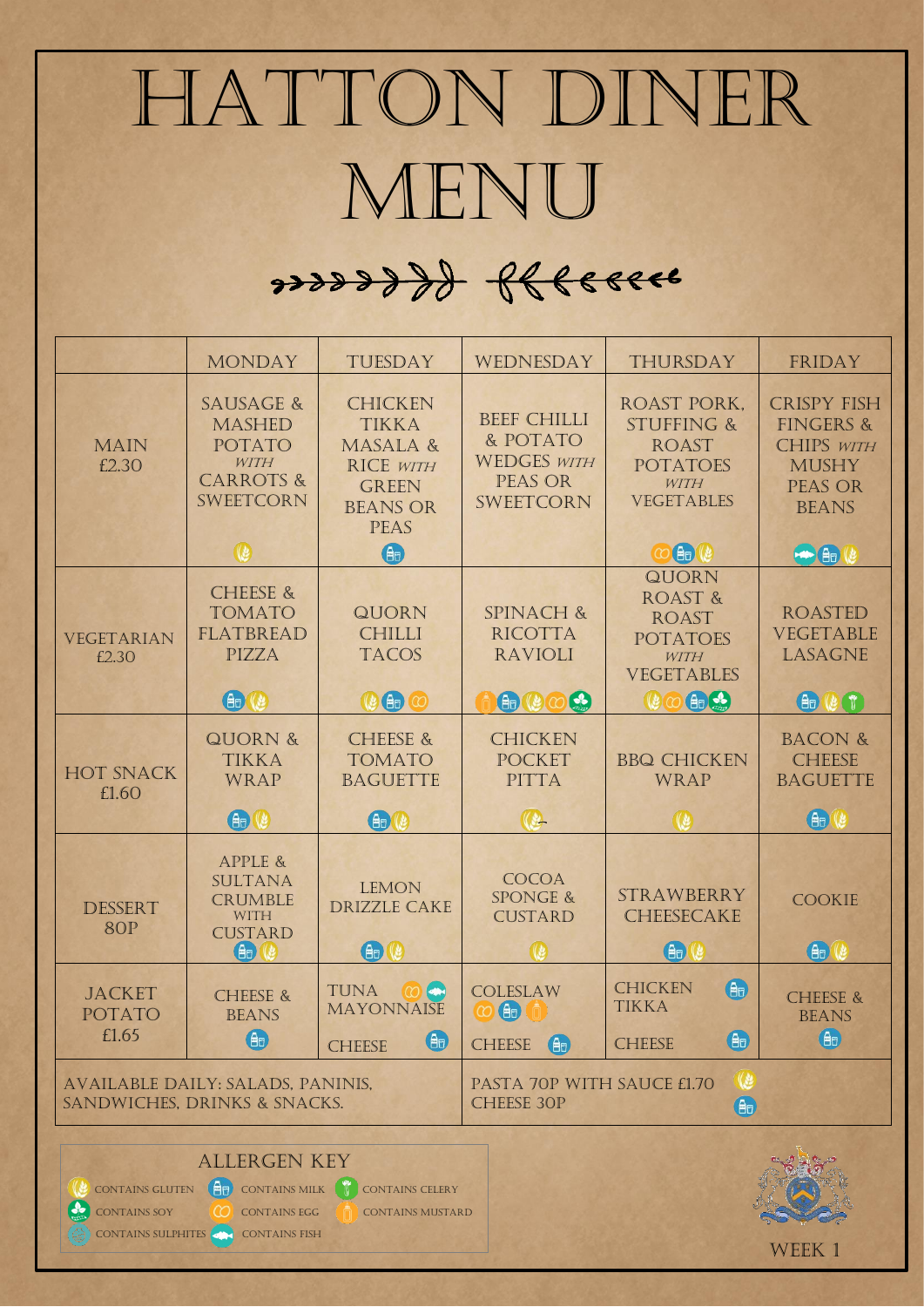### Hatton diner MENU

#### 22222228 Pffeeee

|                                                                                                                                                          | <b>MONDAY</b>                                                                                                    | TUESDAY                                                                                                                  | WEDNESDAY                                                                                                   | <b>THURSDAY</b>                                                                                                  | <b>FRIDAY</b>                                                                                                                       |  |
|----------------------------------------------------------------------------------------------------------------------------------------------------------|------------------------------------------------------------------------------------------------------------------|--------------------------------------------------------------------------------------------------------------------------|-------------------------------------------------------------------------------------------------------------|------------------------------------------------------------------------------------------------------------------|-------------------------------------------------------------------------------------------------------------------------------------|--|
| <b>MAIN</b><br>£2.30                                                                                                                                     | <b>CHICKEN</b><br><b>FAJITA &amp;</b><br><b>SAVOURY</b><br><b>RICE WITH</b><br><b>MIXED</b><br><b>VEGETABLES</b> | <b>SWEET</b><br><b>CHILLI</b><br><b>CHICKEN &amp;</b><br><b>NOODLES</b><br>WITH GREEN<br><b>BEANS &amp;</b><br>SWEETCORN | <b>BEEF BURGER</b><br>IN A BUN.<br>SPICY POTATO<br><b>WEDGES WITH</b><br><b>PEAS OR BEANS</b><br>$\bigcirc$ | <b>CHEESY LEEK</b><br>& CHICKEN<br>PIE, MASHED<br>POTATO<br>WITH<br><b>BROCCOLI &amp;</b><br><b>CARROTS</b><br>自 | <b>MEGA FISH</b><br><b>CAKE &amp;</b><br><b>CHIPS WITH</b><br><b>MUSHY PEAS</b><br><b>OR BAKED</b><br><b>BEANS</b><br>$\rightarrow$ |  |
| <b>VEGETARIAN</b><br>£2.30                                                                                                                               | <b>MACARONI</b><br><b>CHEESE</b><br>$\bigoplus$                                                                  | QUORN &<br><b>VEGETABLES</b><br>IN SWEET &<br><b>SOUR SAUCE</b>                                                          | <b>CHEESE &amp;</b><br><b>TOMATO</b><br>QUICHE<br>4<br>$\infty$                                             | TOMATO,<br>QUORN &<br><b>MASCARPONE</b><br><b>PASTA</b><br>自                                                     | QUORN<br><b>SAUSAGE</b><br>PATTY IN A<br><b>SOFT BUN</b><br>$\bigoplus$                                                             |  |
| <b>HOT SNACK</b><br>£1.60                                                                                                                                | MOZZARELLA.<br>PESTO &<br><b>TOMATO</b><br>PANINI<br>$(e_4)$<br>自                                                | <b>MEATBALL</b><br><b>SUB</b><br>$\mathbf{Q}$                                                                            | <b>BBQ CHICKEN</b><br>WRAP<br>$\mathbb{C}$                                                                  | <b>JERK</b><br><b>CHICKEN</b><br><b>FLATBREAD</b>                                                                | <b>SPICY</b><br><b>PULLED</b><br>PORK WRAP                                                                                          |  |
| <b>DESSERT</b><br>8OP                                                                                                                                    | <b>APPLE &amp;</b><br><b>STRAWBERRY</b><br><b>CRUMBLE &amp;</b><br><b>CUSTARD</b><br>$\bigcirc$ $\bigcirc$       | <b>JAM ROLY</b><br>POLY &<br><b>CUSTARD</b><br>$\bigcirc$                                                                | COCOA<br><b>BROWNIE</b><br>$\mathbf{C}$                                                                     | <b>PINEAPPLE &amp;</b><br><b>CHERRY</b><br><b>SPONGE &amp;</b><br><b>CUSTARD</b>                                 | <b>COCONUT</b><br><b>FLAPJACK</b>                                                                                                   |  |
| <b>JACKET</b><br>POTATO<br>£1.65                                                                                                                         | <b>BEEF CHILLI</b><br>OR CHEESE<br>自                                                                             | <b>CHEESE &amp;</b><br><b>BEANS</b><br>$\bigoplus$                                                                       | TUNA<br>MAYONNAISE<br>(自<br><b>CHEESE</b>                                                                   | <b>COLESLAW</b><br>OR CHEESE                                                                                     | <b>CHEESE &amp;</b><br><b>BEANS</b><br>$\left( \frac{1}{2} \right)$                                                                 |  |
| PANINIS, SNACKS & DRINKS                                                                                                                                 | AVAILABLE DAILY: SALADS, SANDWICHES,                                                                             |                                                                                                                          | $\left( \frac{1}{2} \right)$<br>PASTA 70P WITH SAUCE £1.70<br><b>CHEESE 30P</b>                             |                                                                                                                  |                                                                                                                                     |  |
| ALL STAFF & VISITOR PURCHASES ARE SUBJECT TO 20% VAT ADDED TO PRICES LISTED ABOVE.                                                                       |                                                                                                                  |                                                                                                                          |                                                                                                             |                                                                                                                  |                                                                                                                                     |  |
| <b>ALLERGEN KEY</b><br>CONTAINS MILK<br><b>CONTAINS GLUTEN</b><br>CONTAINS NUTS<br><b>CONTAINS SOY</b><br><b>CONTAINS EGG</b><br><b>CONTAINS MUSTARD</b> |                                                                                                                  |                                                                                                                          |                                                                                                             |                                                                                                                  |                                                                                                                                     |  |
| WEEK 2<br><b>CONTAINS FISH</b><br>© CONTAINS SULPHITES                                                                                                   |                                                                                                                  |                                                                                                                          |                                                                                                             |                                                                                                                  |                                                                                                                                     |  |